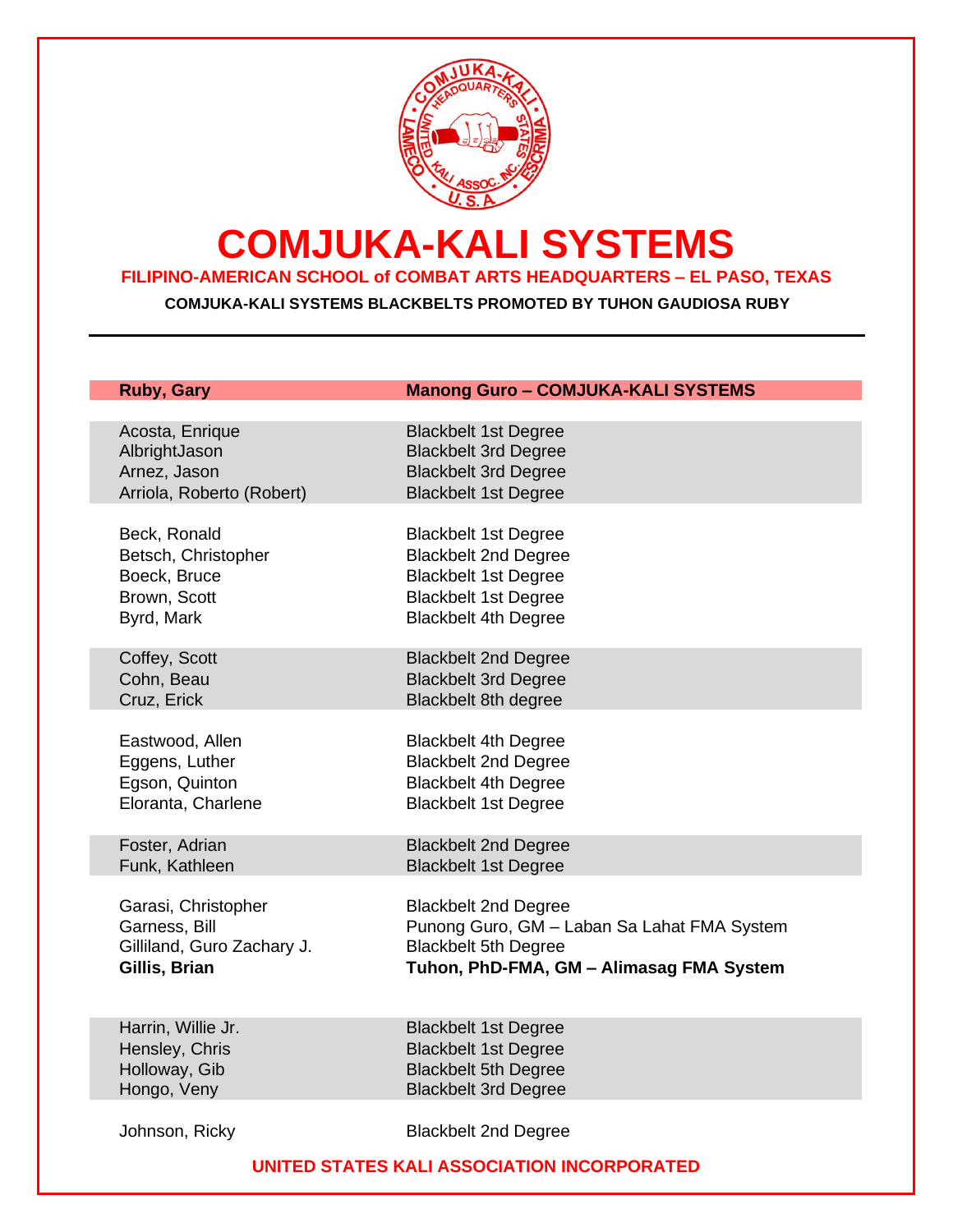

# **COMJUKA-KALI SYSTEMS**

### **FILIPINO-AMERICAN SCHOOL of COMBAT ARTS HEADQUARTERS – EL PASO, TEXAS**

**COMJUKA-KALI SYSTEMS BLACKBELTS PROMOTED BY TUHON GAUDIOSA RUBY**

| Johnston, Jeremy             | <b>Blackbelt 3rd Degree</b>                                |
|------------------------------|------------------------------------------------------------|
| Julian, Terry A.             | <b>Blackbelt 6th Degree</b>                                |
|                              |                                                            |
| Laing, Christopher           | <b>Blackbelt 8th Degree</b>                                |
| Lee, Brandon                 | <b>Blackbelt 1st Degree</b>                                |
| Lucero, Alfonso (Bud) RIP    | Blackbelt 3rd Degree - R.I.P.                              |
|                              |                                                            |
| Macan, Fidel P.              | <b>Blackbelt 1st Degree</b>                                |
| Madrid, Michael              | <b>Blackbelt 4th Degree</b>                                |
| Marcaida, Douglas            | <b>Blackbelt 1st Degree</b>                                |
| Marks, Eric                  | <b>Blackbelt 5th Degree</b>                                |
| Matula, Emil E. (Tracer) III | <b>Blackbelt 2nd Degree</b>                                |
| McGuire, Jason               | <b>Blackbelt 7th Degree</b>                                |
| Mendoza, Jesus               |                                                            |
|                              | <b>Blackbelt 1st Degree</b>                                |
| Moore, Robert                | <b>Blackbelt 4th Degree</b>                                |
| Moralez, Salvador Jr         | Tuhon, PhD-FMA, GM - Kilos Paru Paro FMA System            |
| Morgan-Thornton, Angi        | Punong Guro - Lawin FMA System                             |
| Muniz, Donaldo               | <b>Blackbelt 2nd Degree</b>                                |
|                              |                                                            |
| Porter, Bruce                | <b>Blackbelt 2nd Degree</b>                                |
|                              |                                                            |
| Reband, Greg                 | <b>Blackbelt 4th degree</b>                                |
| Reodica, Master Ner          | <b>Blackbelt 5th Degree</b>                                |
| Roark, Nathan                | <b>Blackbelt 1st Degree</b>                                |
| Rodriguez, Mark              | <b>Blackbelt 2nd Degree</b>                                |
| Rose, Robert III             | <b>Blackbelt 1st Degree</b>                                |
| Ruby, Samuel F.              | Punong Guro - COMJUKA-KALI SYSTEMS                         |
|                              |                                                            |
|                              |                                                            |
| Salazar, Mark                | <b>Blackbelt 2nd Degree</b>                                |
| Sarain, Louis M              | <b>Blackbelt 1st Degree</b>                                |
| Stonsberry, Scott A          | <b>Blackbelt 5th Degree</b>                                |
| Sulite, Master Edgar G.      | Blackbelt 5th Degree - R.I.P.                              |
|                              |                                                            |
| Toliver, John                |                                                            |
|                              |                                                            |
| Titus, John Nick             | <b>Blackbelt 1st Degree</b><br><b>Blackbelt 5th Degree</b> |

#### **UNITED STATES KALI ASSOCIATION INCORPORATED**